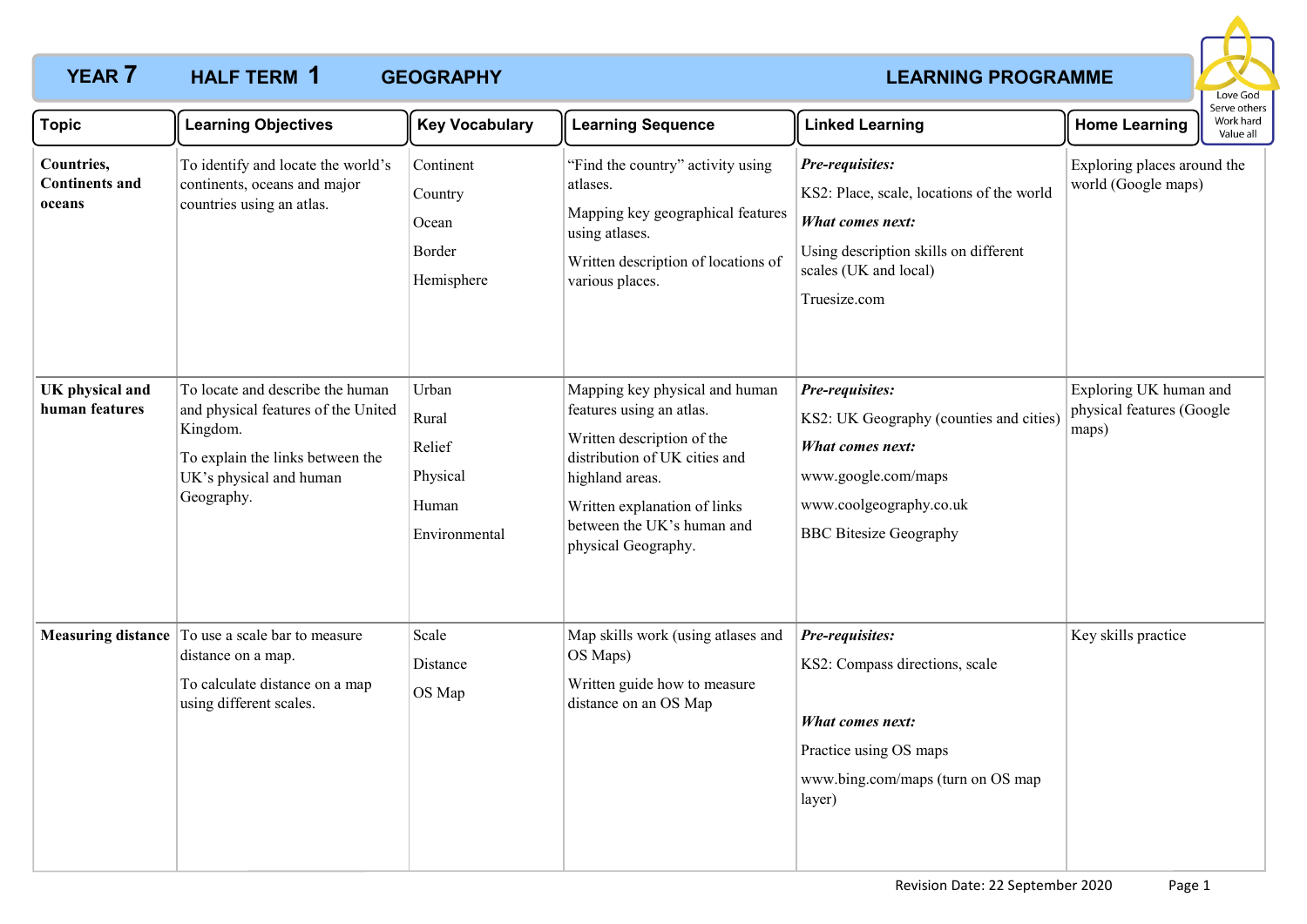# **YEAR 7 HALF TERM 1 GEOGRAPHY CONSERVANT CONSERVATION CONSERVATION CONSERVATION CONSERVATION CONSERVATION HALF TERM GEOGRAPHY 1**



| <b>Topic</b>            | <b>Learning Objectives</b>                                                                                                                               | <b>Key Vocabulary</b>                                                       | <b>Learning Sequence</b>                                                                                                                                                                         | <b>Linked Learning</b>                                                                                                                                                                   | <b>Home Learning</b>                        | Work hard<br>Value all |
|-------------------------|----------------------------------------------------------------------------------------------------------------------------------------------------------|-----------------------------------------------------------------------------|--------------------------------------------------------------------------------------------------------------------------------------------------------------------------------------------------|------------------------------------------------------------------------------------------------------------------------------------------------------------------------------------------|---------------------------------------------|------------------------|
| <b>Map symbols</b>      | To identify key map symbols that<br>appear on OS maps.<br>To use direction and distance skills<br>to describe the locations of features<br>on an OS map. | Symbols<br>OS Map<br>Key                                                    | "Map symbols bingo".<br>Map symbols card sort and<br>definition activity.<br>Using an OS map to describe<br>locations of map symbols.                                                            | Pre-requisites:<br>KS2: Compass directions, scale, map<br>symbols on OS Maps<br>Previous lesson (using scale)<br><b>What comes next:</b><br>Practice using OS maps                       | Map symbol key revision for<br>symbols quiz |                        |
| <b>Grid references</b>  | To understand how to use grid lines Grid references<br>to read $4 \& 6$ figure grid references<br>to describe locations of features on<br>an OS map.     | OS Map<br>Key<br>Location<br>Direction<br>Compass points                    | Grid reference worksheets.<br>"Fastest finger" location game.                                                                                                                                    | Pre-requisites:<br>KS2: Compass directions, scale, 4/6<br>figure grid references<br>What comes next:<br>Continue practicing using OS maps,<br>describing location using grid references. | Key skills practice                         |                        |
| <b>Measuring relief</b> | To understand the different ways<br>height is shown on a map.<br>To use contour lines and spot<br>height to describe the relief of a<br>place.           | Relief<br>Contour<br>Spot height<br>OS Map<br>Topography<br>Topographic map | Map work (using OS map and atlas<br>to identify relief).<br>Written description of a location's<br>relief using OS map and atlas.<br>Written comparison of the relief of<br>two different areas. | Pre-requisites:<br>Knowledge/skills from previous lessons<br>What comes next:<br>Practicing and applying range of map<br>skills on OS maps<br>End of topic assessment                    | Revision for end of unit test               |                        |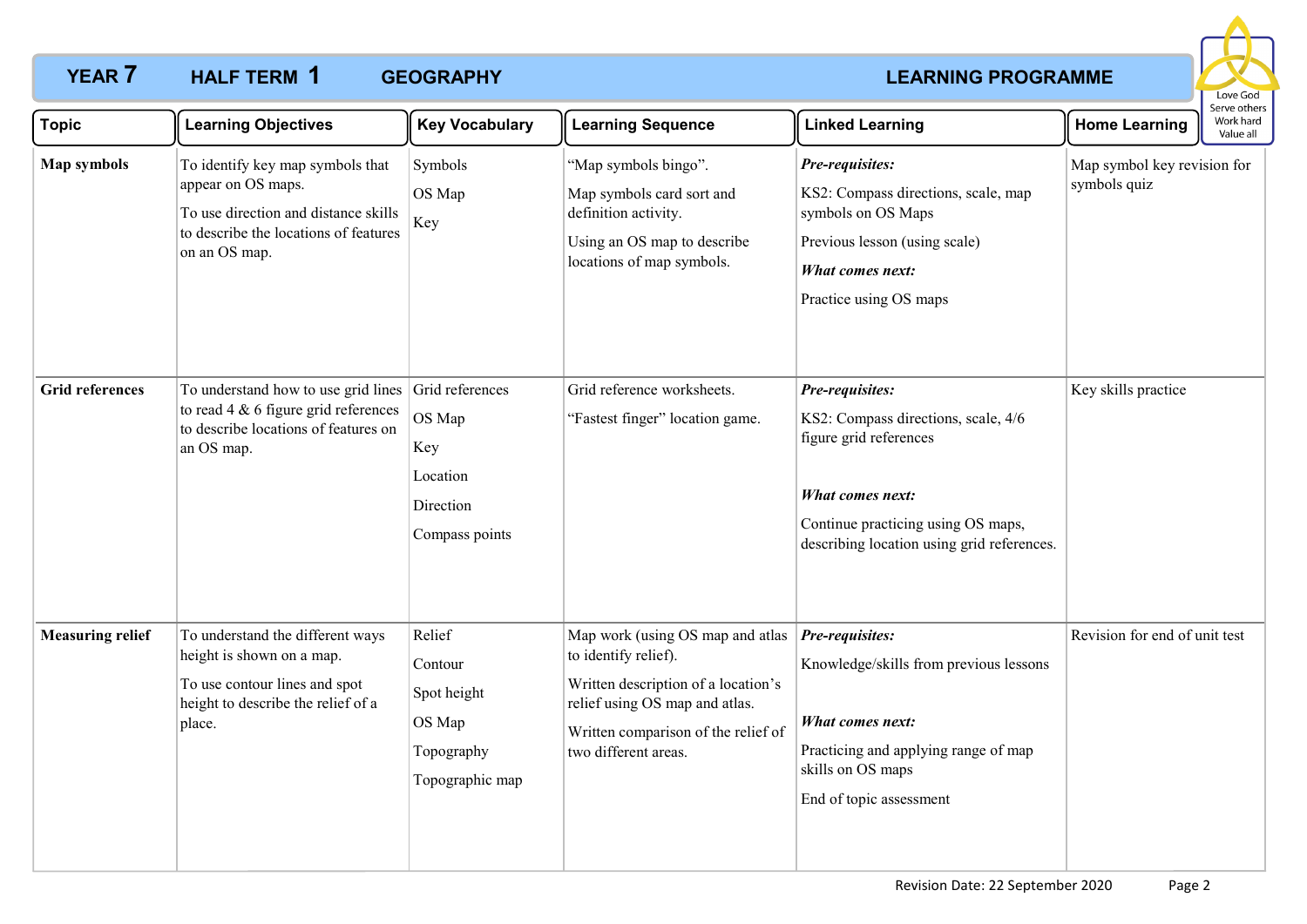# **YEAR 7 HALF TERM 2 GEOGRAPHY CONSUMING PROGRAMME HALF TERM GEOGRAPHY 2**



| <b>Topic</b>           | <b>Learning Objectives</b>                                                                                                                        | <b>Key Vocabulary</b>                                                     | <b>Learning Sequence</b>                                                                                                                                                                                    | <b>Linked Learning</b>                                                                                                                                                     | <b>Home Learning</b>                     | serve others<br>Work hard<br>Value all |
|------------------------|---------------------------------------------------------------------------------------------------------------------------------------------------|---------------------------------------------------------------------------|-------------------------------------------------------------------------------------------------------------------------------------------------------------------------------------------------------------|----------------------------------------------------------------------------------------------------------------------------------------------------------------------------|------------------------------------------|----------------------------------------|
| <b>River profiles</b>  | To describe the changes in a river<br>from the source to the mouth.<br>To explain the changes in a river<br>from the source to the mouth.         | Long profile<br>Cross profile<br>Channel<br>River basin<br>Course         | Key word definitions.<br>Drawing river long and cross<br>profiles.<br>Written explanation of changes<br>along the course of a river.<br>River Tees videos showing changes<br>along the course of the river. | Pre-requisites:<br>KS2: What are rivers, where they are<br>found<br><b>What comes next:</b><br>Definitions of key processes and terms<br><b>BBC KS3 Bitesize</b>           | Key word definitions practice            |                                        |
| <b>River processes</b> | To understand and define the key<br>processes that occur in a river.<br>To explain how the processes<br>change along a river's long profile.      | Erosion<br>Lateral<br>Vertical<br>Transportation<br>Deposition            | Key word definitions.<br>River processes diagram and<br>definition match-up activity.<br>Written explanation linking<br>processes to shape of cross and<br>long profiles.                                   | Pre-requisites:<br>KS2: How topographic features have<br>changed over time<br><b>What comes next:</b><br>Key features/landforms found on rivers<br>www.coolgeography.co.uk | Key word definitions practice            |                                        |
| <b>River features</b>  | To understand the different features<br>that form along a river.<br>To explain how processes have<br>created different features along a<br>river. | Waterfall<br>Gorge<br>Meander<br>Ox-bow lake<br>Levee<br>Delta<br>Estuary | Annotated diagrams showing<br>formation of river features.<br>Written explanations how river<br>features have formed using key<br>geographical terminology.                                                 | Pre-requisites:<br>KS2: How topographic features have<br>changed over time<br>What comes next:<br>River flooding (causes and impacts)<br>www.coolgeography.co.uk           | Research a world river of<br>your choice |                                        |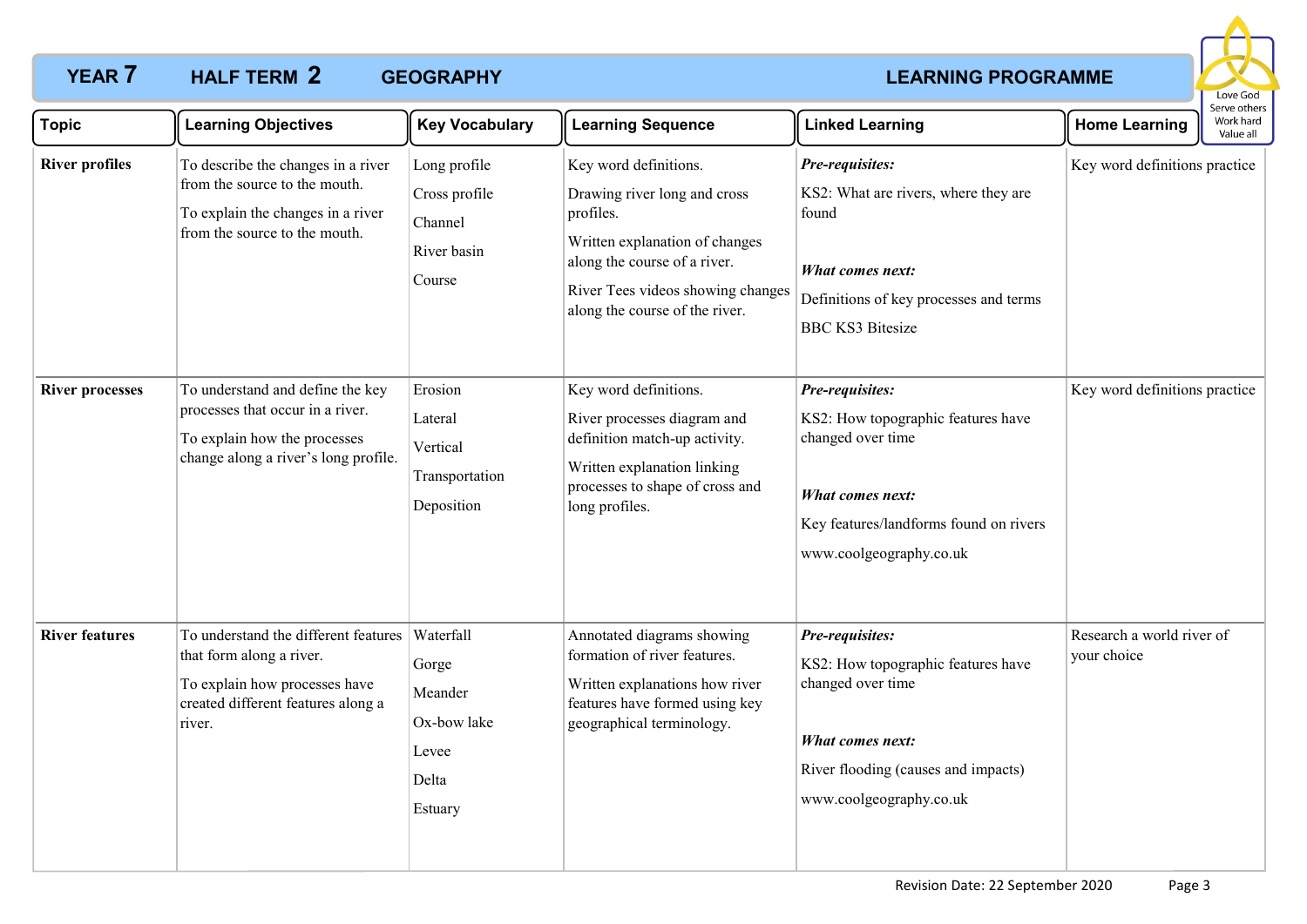# **YEAR 7 HALF TERM 2 GEOGRAPHY CONSUMING PROGRAMME HALF TERM GEOGRAPHY 2**



| <b>Topic</b>               | <b>Learning Objectives</b>                                                                                                                                                                | <b>Key Vocabulary</b>                                                                          | <b>Learning Sequence</b>                                                                                                                                                                                                                       | <b>Linked Learning</b>                                                                                                                                                                                                               | <b>Home Learning</b>                                                                     | Work hard<br>Value all |
|----------------------------|-------------------------------------------------------------------------------------------------------------------------------------------------------------------------------------------|------------------------------------------------------------------------------------------------|------------------------------------------------------------------------------------------------------------------------------------------------------------------------------------------------------------------------------------------------|--------------------------------------------------------------------------------------------------------------------------------------------------------------------------------------------------------------------------------------|------------------------------------------------------------------------------------------|------------------------|
| <b>Causes of flooding</b>  | To identify the different human and Permeable<br>physical causes of flooding.<br>To explain how the risk of flooding<br>can be increased.                                                 | Impermeable<br>Relief<br>Deforestation<br>Precipitation<br>Saturation<br>Urbanisation          | Categorising causes of flooding.<br>Definitions of key words.<br>Picture link activity.<br>Written explanation how flood risk<br>can be increased.                                                                                             | Pre-requisites:<br>Extended writing skills<br>What comes next:<br>Impacts of flooding (news articles of<br>flood events)                                                                                                             | Key word definitions practice<br>Research local flood event<br>(E.G. Hebden Bridge 2015) |                        |
| <b>Impacts of flooding</b> | To describe the social, economic<br>and environmental impacts of<br>flooding.<br>To apply understanding of the<br>impacts of flooding to a case study<br>in different parts of the world. | Social<br>Economic<br>Environmental<br>LIC<br><b>HIC</b><br>Long-term<br>Short-term            | Locating places using an atlas.<br>Reading and analysing photos.<br>Categorising impacts of flooding<br>card sort.<br>Case study of Bangladesh &<br>Hebden Bridge.<br>Newspaper report.<br>Written comparison of impacts in<br>an LIC and HIC. | Pre-requisites:<br>Links to causes of flooding lessons<br>(application to examples)<br>Extended writing skills<br>What comes next:<br>Look up Hebden Bridge articles/local<br>flooding events. Management strategies<br>put in place | Key word definitions practice                                                            |                        |
| <b>Managing flooding</b>   | To describe different methods of<br>mitigating flooding.<br>To evaluate the effectiveness of<br>different flood management<br>techniques.                                                 | Hard engineering<br>Soft engineering<br>Mitigation<br>Adaptation<br>Flood plain zoning<br>Dams | Written description of different<br>methods of flood management.<br>Categorising methods into hard/soft<br>engineering.<br>Decision making exercise (cost/<br>benefit analysis).                                                               | Pre-requisites:<br>Understanding of flood events and how<br>people are affected<br><b>What comes next:</b><br>Met Office flood alerts<br>Environment agency flood warnings<br>End of topic assessment                                | Revise for end of unit test                                                              |                        |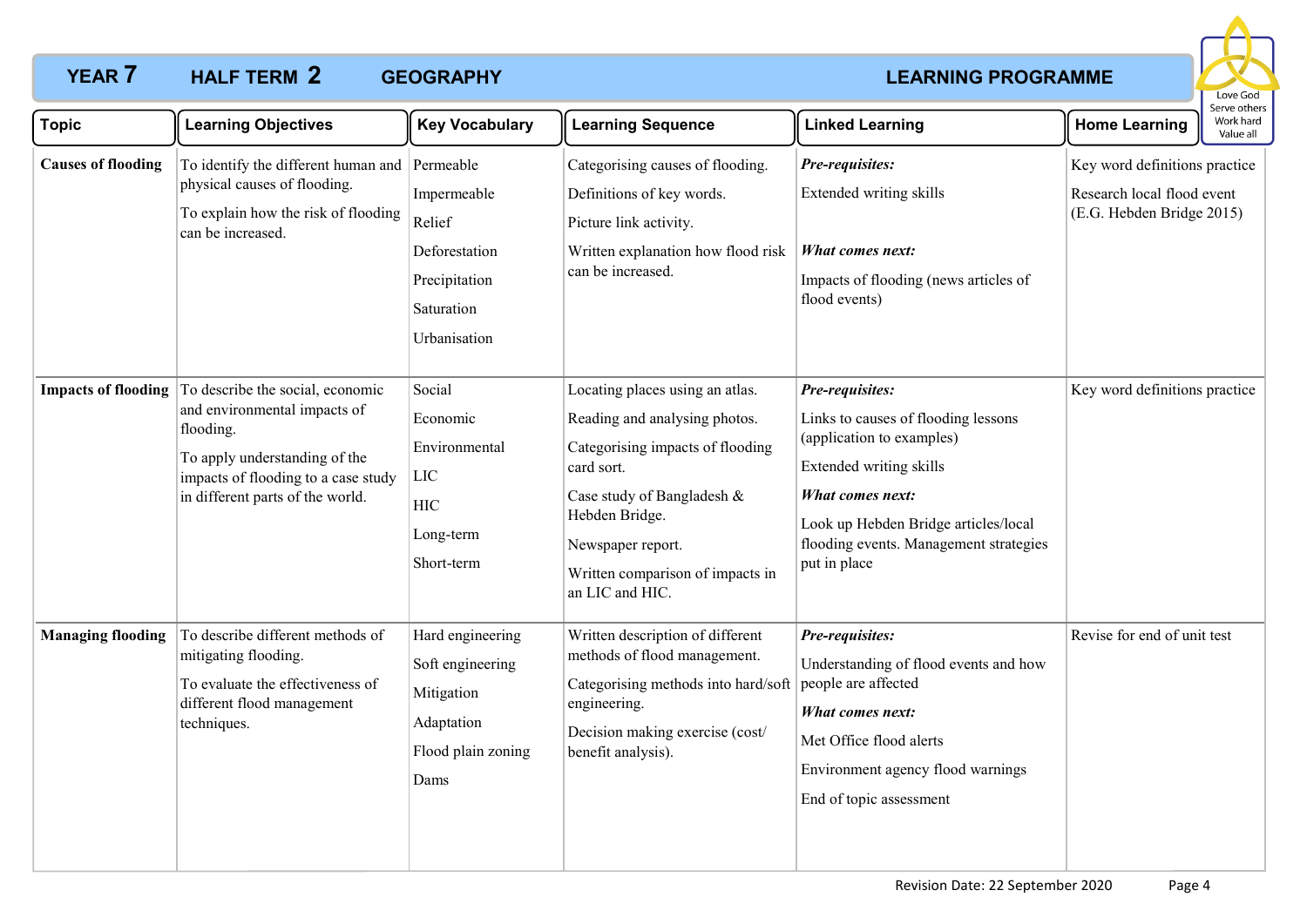# **YEAR 7 HALF TERM 3 GEOGRAPHY CONSUMING PROGRAMME HALF TERM GEOGRAPHY 3**



| <b>Topic</b>               | <b>Learning Objectives</b>                                                                                                                                                                | <b>Key Vocabulary</b>                                                                          | <b>Learning Sequence</b>                                                                                                                                                                                                                       | <b>Linked Learning</b>                                                                                                                                                                                                               | <b>Home Learning</b>                                                                     | Work hard<br>Value all |
|----------------------------|-------------------------------------------------------------------------------------------------------------------------------------------------------------------------------------------|------------------------------------------------------------------------------------------------|------------------------------------------------------------------------------------------------------------------------------------------------------------------------------------------------------------------------------------------------|--------------------------------------------------------------------------------------------------------------------------------------------------------------------------------------------------------------------------------------|------------------------------------------------------------------------------------------|------------------------|
| <b>Causes of flooding</b>  | To identify the different human and Permeable<br>physical causes of flooding.<br>To explain how the risk of flooding<br>can be increased.                                                 | Impermeable<br>Relief<br>Deforestation<br>Precipitation<br>Saturation<br>Urbanisation          | Categorising causes of flooding.<br>Definitions of key words.<br>Picture link activity.<br>Written explanation how flood risk<br>can be increased.                                                                                             | Pre-requisites:<br>Extended writing skills<br>What comes next:<br>Impacts of flooding (news articles of<br>flood events)                                                                                                             | Key word definitions practice<br>Research local flood event<br>(E.G. Hebden Bridge 2015) |                        |
| <b>Impacts of flooding</b> | To describe the social, economic<br>and environmental impacts of<br>flooding.<br>To apply understanding of the<br>impacts of flooding to a case study<br>in different parts of the world. | Social<br>Economic<br>Environmental<br>LIC<br><b>HIC</b><br>Long-term<br>Short-term            | Locating places using an atlas.<br>Reading and analysing photos.<br>Categorising impacts of flooding<br>card sort.<br>Case study of Bangladesh &<br>Hebden Bridge.<br>Newspaper report.<br>Written comparison of impacts in<br>an LIC and HIC. | Pre-requisites:<br>Links to causes of flooding lessons<br>(application to examples)<br>Extended writing skills<br>What comes next:<br>Look up Hebden Bridge articles/local<br>flooding events. Management strategies<br>put in place | Key word definitions practice                                                            |                        |
| <b>Managing flooding</b>   | To describe different methods of<br>mitigating flooding.<br>To evaluate the effectiveness of<br>different flood management<br>techniques.                                                 | Hard engineering<br>Soft engineering<br>Mitigation<br>Adaptation<br>Flood plain zoning<br>Dams | Written description of different<br>methods of flood management.<br>Categorising methods into hard/soft<br>engineering.<br>Decision making exercise (cost/<br>benefit analysis).                                                               | Pre-requisites:<br>Understanding of flood events and how<br>people are affected<br>What comes next:<br>Met Office flood alerts<br>Environment agency flood warnings<br>End of topic assessment                                       | Revise for end of unit test                                                              |                        |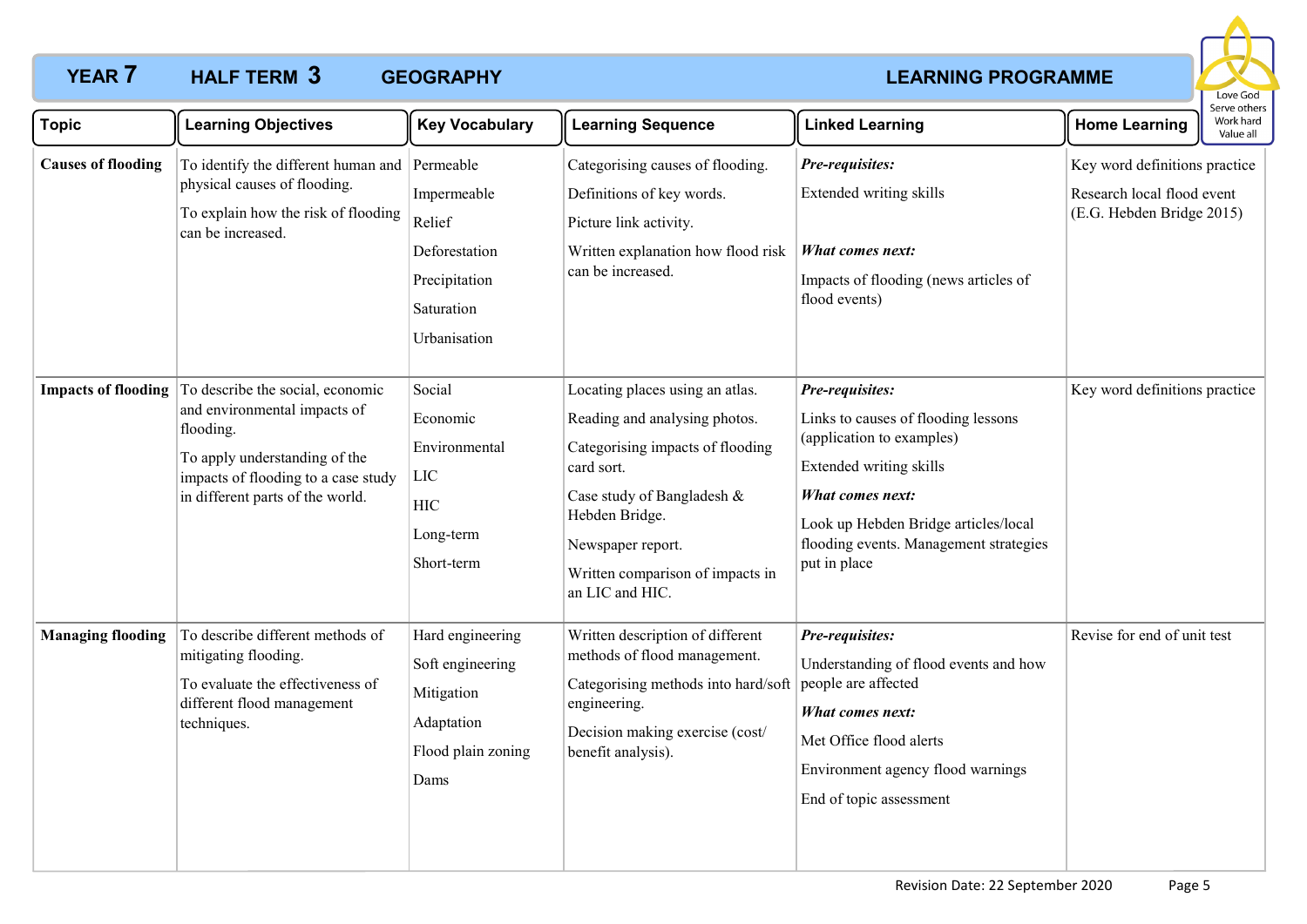# **YEAR 7 HALF TERM 4 GEOGRAPHY CONSERVANT CONSERVATION CONSERVATION CONSERVATION CONSERVATION CONSERVATION HALF TERM GEOGRAPHY 4**



| <b>Topic</b>                              | <b>Learning Objectives</b>                                                                                                                                             | <b>Key Vocabulary</b>                                                                                           | <b>Learning Sequence</b>                                                                                                                                         | <b>Linked Learning</b>                                                                                                                                                                                | <b>Home Learning</b>                                        | serve other:<br>Work hard<br>Value all |
|-------------------------------------------|------------------------------------------------------------------------------------------------------------------------------------------------------------------------|-----------------------------------------------------------------------------------------------------------------|------------------------------------------------------------------------------------------------------------------------------------------------------------------|-------------------------------------------------------------------------------------------------------------------------------------------------------------------------------------------------------|-------------------------------------------------------------|----------------------------------------|
| <b>Evidence of past</b><br>climate change | To understand how scientists can<br>measure climate change in the past.<br>To explain how the Earth's climate<br>has changed by using data and<br>evidence.            | Climate change<br>Global warming<br>Tree rings<br>Ice cores<br>Fossils<br>Greenhouse gases                      | Describing trends on a graph<br>Definitions of key words<br>Written analysis of evidence of<br>climate change                                                    | Pre-requisites:<br>Writing skills<br>Maths/graph skills<br><b>What comes next:</b><br>Causes of climate change<br>Links to GCSE (climate change topic)                                                | Research how the UK's<br>climate has changed in the<br>past |                                        |
| <b>Causes of climate</b><br>change        | To describe the natural and human<br>causes of past and current climate<br>change.<br>To explain how the greenhouse<br>effect has an influence on Earth's<br>climate.  | Greenhouse effect<br>Volcanic eruptions<br>Milankovitch cycles<br>Sun spots<br>Fossil fuels<br>Carbon footprint | Describing trends on a graph<br>Key term definitions<br>Annotated diagrams (greenhouse<br>effect)<br>Written explanation/analysis of<br>causes of climate change | Pre-requisites:<br>Maths/graph skills<br>Links back to previous lesson(s)<br>What comes next:<br>Management of climate change<br>Links to GCSE (climate change topic)<br>Links to Ecosystems (Year 8) | Calculate your own carbon<br>footprint                      |                                        |
| <b>Impacts of climate</b><br>change       | To describe the impacts of climate<br>change on a local, national and<br>global scale.<br>To evaluate the level of impacts<br>climate change may have on the<br>world. | Global warming<br>Sea level rise<br>Greenhouse effect<br>Ice caps<br>Glaciers                                   | Linking causes of climate change to<br>impacts<br>Analysis of sources of information<br>Written evaluation of impacts of<br>climate change                       | Pre-requisites:<br>Map skills (start of Year 7)<br><b>What comes next:</b><br>Links to next topic (cold environments)                                                                                 | Research about a type of<br>renewable energy                |                                        |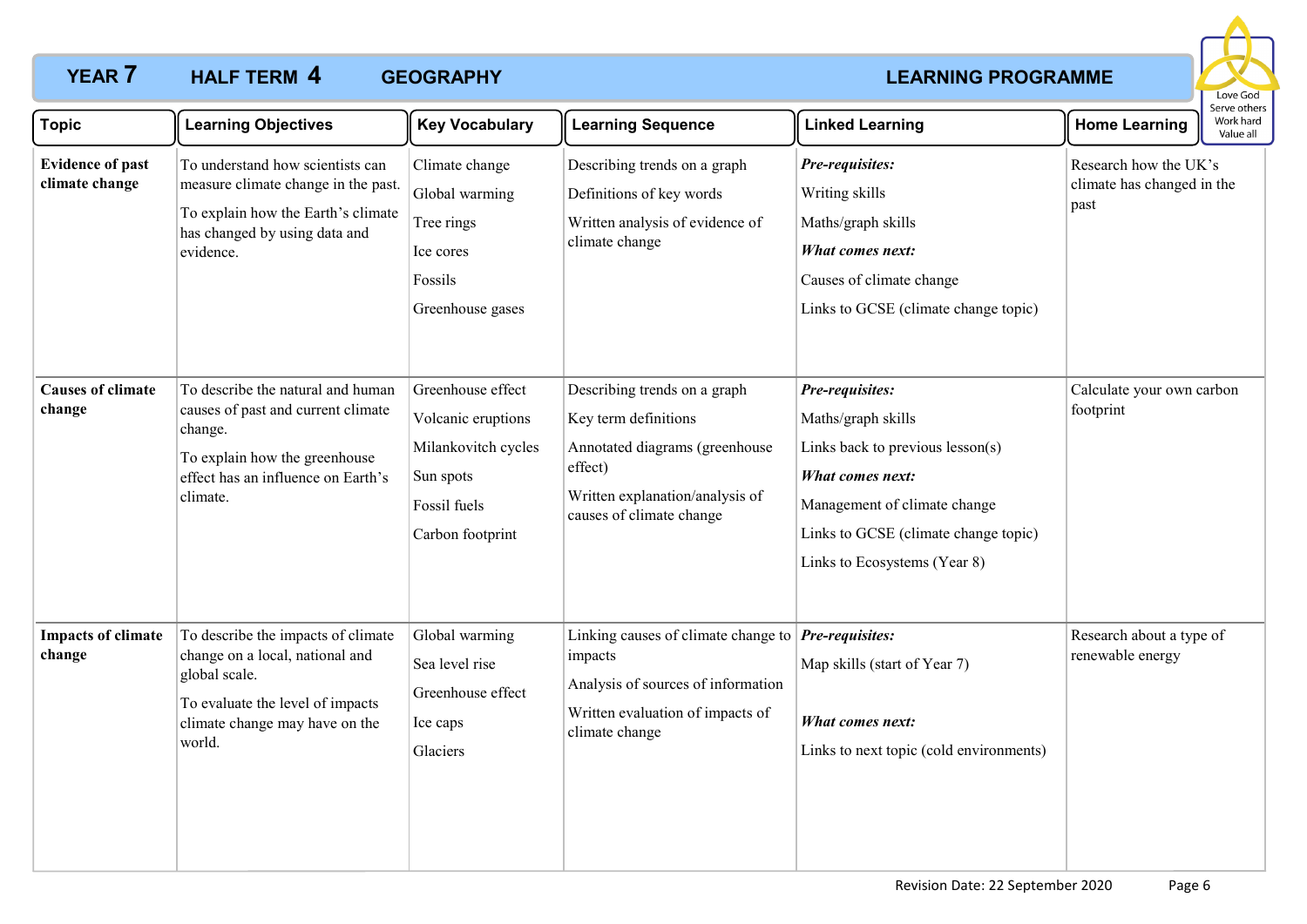# **YEAR 7 HALF TERM 4 GEOGRAPHY CONSERVANT CONSERVATION CONSERVATION CONSERVATION CONSERVATION CONSERVATION HALF TERM GEOGRAPHY 4**



| <b>Topic</b>                                            | <b>Learning Objectives</b>                                                                                                                                       | <b>Key Vocabulary</b>                                                            | <b>Learning Sequence</b>                                                                                                                                             | <b>Linked Learning</b>                                                                                                                                                                                             | <b>Home Learning</b>                          | Serve others<br>Work hard<br>Value all |
|---------------------------------------------------------|------------------------------------------------------------------------------------------------------------------------------------------------------------------|----------------------------------------------------------------------------------|----------------------------------------------------------------------------------------------------------------------------------------------------------------------|--------------------------------------------------------------------------------------------------------------------------------------------------------------------------------------------------------------------|-----------------------------------------------|----------------------------------------|
| <b>Mitigating climate</b><br>change                     | To explain how methods such as<br>carbon capture and reforestation<br>can limit climate change.<br>To evaluate the effectiveness of<br>renewable energy sources. | Renewable energy<br>Carbon capture<br>Reforestation<br>Mitigation<br>Carbon sink | Definitions of key words<br>Written descriptions of methods of<br>mitigation<br>Analysis of types of renewable<br>energy<br>Drawing conclusions using<br>information | Pre-requisites:<br>Previous lesson (impacts of climate<br>change)<br>Extended writing skills<br><b>What comes next:</b><br>Adaptations to climate change<br>Links to GCSE climate change topic                     | Research the 2015 Paris<br>climate conference |                                        |
| <b>Adapting to</b><br>climate change                    | To describe ways in which we may<br>need to adapt to climate change.<br>To evaluate the potential positive<br>and negative adaptations we may<br>need.           | Sea level rise<br>Food miles<br>Adaptations                                      | Analysis of sources of information<br>Written evaluation of methods of<br>adapting to climate change                                                                 | Pre-requisites:<br>Previous lesson (mitigation)<br>What comes next:<br>Links to Year 8 (human adaptations in<br>ecosystems)                                                                                        |                                               |                                        |
| <b>Managing climate</b><br>change case study<br>(Kenya) | To describe how Kenya is trying to<br>adapt and mitigate the impacts of<br>climate change.<br>To evaluate the effectiveness of<br>Kenya's management strategies. | Mitigation<br>Adaptation<br>LIC<br>Renewable energy<br>Solar energy              | Description of background<br>information about Kenya<br>Analysis of information about<br>Kenya's management strategies                                               | Pre-requisites:<br>Previous lessons (methods of mitigation<br>and adaptation)<br>Map skills<br>What comes next:<br>Links to Year 8 (Africa)<br>Links to Year 9 (Development)<br>Links to GCSE Climate Change topic | Revise for end of topic test                  |                                        |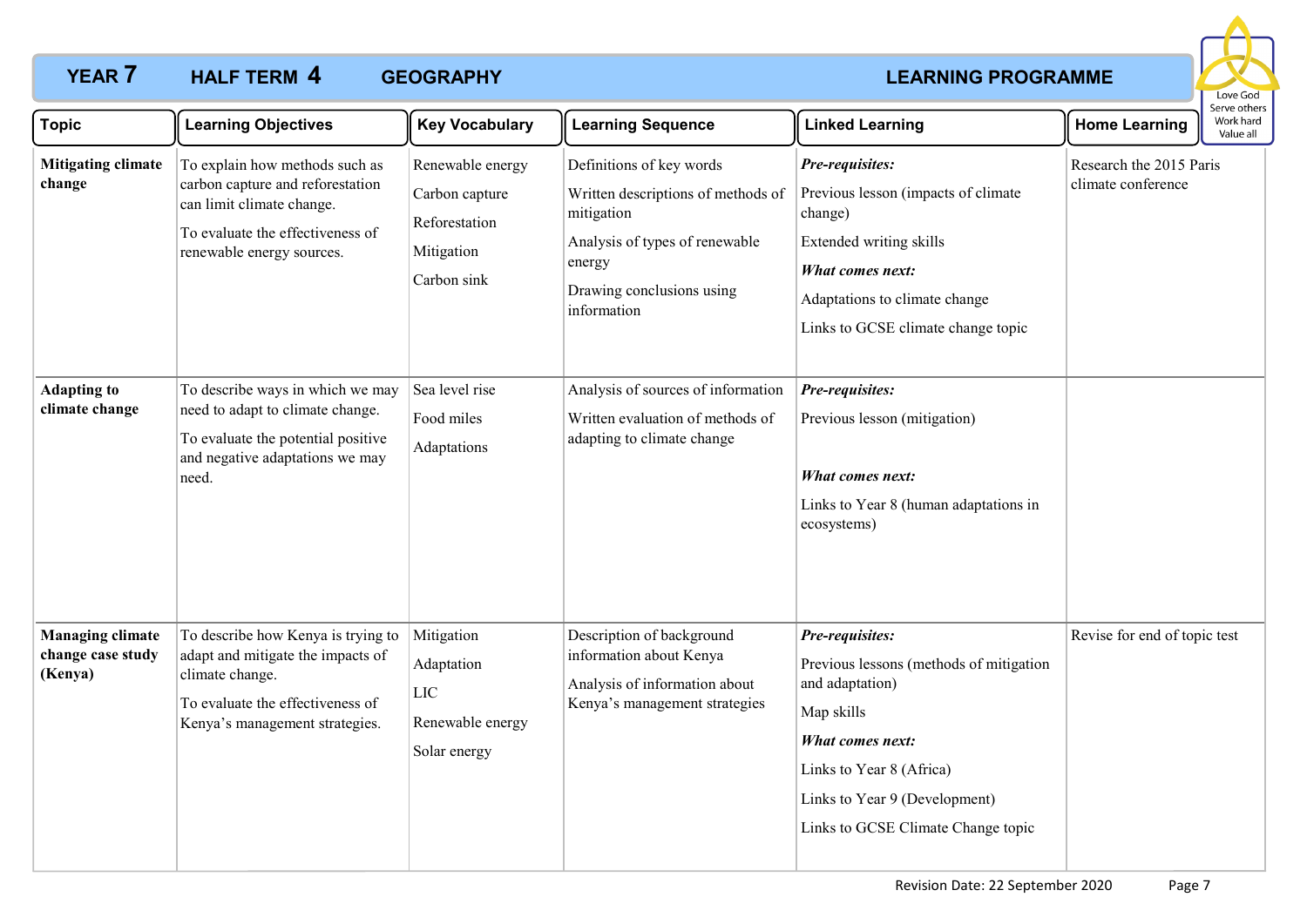# **YEAR 7 HALF TERM 5 GEOGRAPHY CONSERVANT CONSERVANT CONSERVANT CONSERVANT CONSERVANT CONSERVANT CONSERVANT CONSERVANT CONSERVANT CONSERVANT CONSERVANT CONSERVATION OF A CONSERVANT CONSERVANT CONSERVANT CONSERVANT CON HALF TERM GEOGRAPHY 5**



| <b>Topic</b>                            | <b>Learning Objectives</b>                                                                                                                                   | <b>Key Vocabulary</b>                                                                                                    | <b>Learning Sequence</b>                                                                                                                                    | <b>Linked Learning</b>                                                                                                                                                    | <b>Home Learning</b>                                        | יוטער אינויינ<br>Work hard<br>Value all |
|-----------------------------------------|--------------------------------------------------------------------------------------------------------------------------------------------------------------|--------------------------------------------------------------------------------------------------------------------------|-------------------------------------------------------------------------------------------------------------------------------------------------------------|---------------------------------------------------------------------------------------------------------------------------------------------------------------------------|-------------------------------------------------------------|-----------------------------------------|
|                                         | What are Glaciers? To explain what glaciers are.<br>To describe the distribution of<br>glaciers.<br>To explain the key processes that<br>occur at glaciers.  | Glaciers<br>Ice sheet<br>Erosion<br>Transportation<br>Plucking<br>Abrasion<br>Freeze thaw                                | Map investigation: Locations of<br>glaciers.<br>Storyboard of formation of glaciers.<br>Key word definitions with<br>annotated diagrams.                    | Pre-requisites:<br>Map skills (HT1)<br>What comes next:<br>Glacial landforms                                                                                              | Research glaciers in the UK<br>(ice ace).                   |                                         |
| <b>Glacial landforms</b><br>(2 lessons) | To describe the landscape that<br>glaciers are found in.<br>To explain the formation of<br>erosional and dispositional glacial<br>landforms.                 | Corrie<br>Arête<br>Pyramidal Peak<br><b>U-Shaped Valley</b><br>Drumlins<br>Erratic<br>Moraines<br>Kettle Holes           | Photograph analysis.<br>Key word definitions.<br>Annotated diagrams of landforms.<br>Written explanations of landforms.                                     | Pre-requisites:<br>Understanding of what glaciers are.<br>Understanding of processes and<br>landscapes (HT2)<br>What comes next:<br>Impacts of climate change on glaciers | Research what has happened<br>to glaciers in last 20 years. |                                         |
| Climate change<br>and glaciers          | To describe and explain the impacts<br>of climate change on glaciers.<br>To explain how melting ice sheets<br>could cause problems on a number<br>of scales. | Climate change<br>Global warming<br>Sea level rise<br>Ocean acidification<br>Saline levels<br>Ocean currents<br>Habitats | Graph analysis: Climate change<br>trends.<br>Investigation carousel: Impacts of<br>climate change on glaciers and ice<br>sheets.<br>Exam question practice. | Pre-requisites:<br>Understanding of climate change (HT4)<br>What comes next:<br>Features of cold environments                                                             | Key word definitions revision                               |                                         |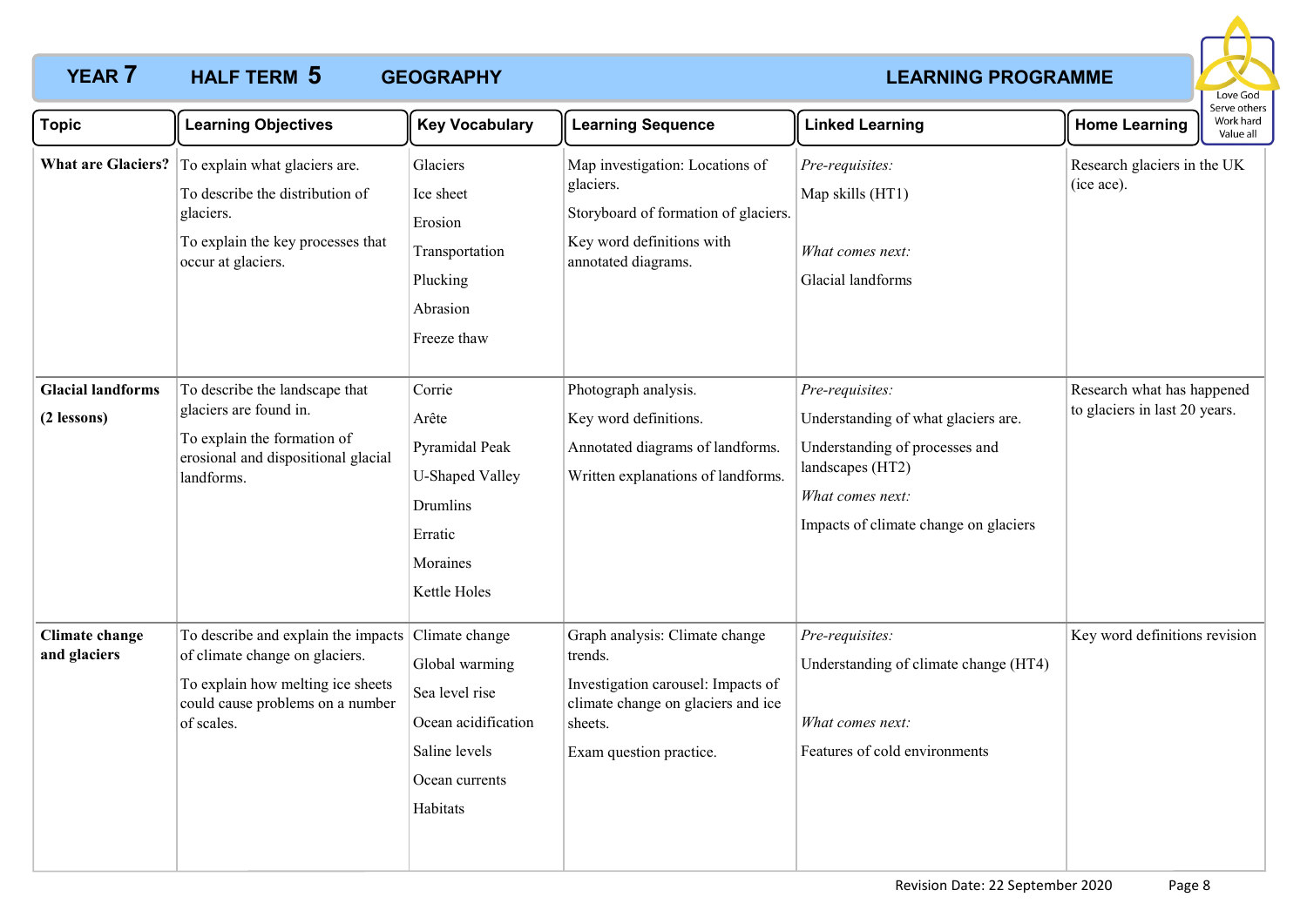# **YEAR 7 HALF TERM 5 GEOGRAPHY CONSERVANT CONSERVANT CONSERVANT CONSERVANT CONSERVANT CONSERVANT CONSERVANT CONSERVANT CONSERVANT CONSERVANT CONSERVANT CONSERVATION OF A CONSERVANT CONSERVANT CONSERVANT CONSERVANT CON HALF TERM GEOGRAPHY 5**



| <b>Topic</b>                                           | <b>Learning Objectives</b>                                                                                                                                                                                                              | <b>Key Vocabulary</b>                                                              | <b>Learning Sequence</b>                                                                                                                                                                  | <b>Linked Learning</b>                                                                                                                                                                                         | <b>Home Learning</b>                         | Serve others<br>Work hard<br>Value all |
|--------------------------------------------------------|-----------------------------------------------------------------------------------------------------------------------------------------------------------------------------------------------------------------------------------------|------------------------------------------------------------------------------------|-------------------------------------------------------------------------------------------------------------------------------------------------------------------------------------------|----------------------------------------------------------------------------------------------------------------------------------------------------------------------------------------------------------------|----------------------------------------------|----------------------------------------|
| <b>Tourism</b> in<br>Antarctica                        | To describe the reasons Antarctica<br>is growing as a popular tourist<br>destination.<br>To assess the impacts of tourism on<br>Antarctica.                                                                                             | Tourism<br>Antarctica<br>Extreme tourism<br>Southern lights<br>Fragile ecosystem   | Class discussion: Reasons for<br>visiting Antarctica.<br>Photograph analysis.<br>Categorising impacts of tourism.<br>Class debate: Should tourists visit<br>Antarctica.                   | Pre-requisites:<br>Understanding characteristics of cold<br>environments<br>Debating skills<br>What comes next:<br>Links to Year 8 Tourism (HT6)                                                               | Research about a cold<br>environment animal. |                                        |
| <b>Adapting to cold</b><br>environments<br>(2 lessons) | To describe the physical and<br>behavioural features of cold<br>environment animals.<br>To explain how adaptations help<br>species to survive in cold<br>environments.<br>To create an animal that can<br>survive in cold environments. | Adaptations<br>Survival<br>Predators<br>Physical<br>Behavioural                    | Photograph analysis.<br>Key word definitions.<br>Annotated diagrams.<br>Creation of cold environment<br>animal.<br>Written explanation of adaptations.<br>Documentary analysis: Dynasties | Pre-requisites:<br>Understanding characteristics of cold<br>environments<br>What comes next:<br>Links to Year 8 Ecosystems (HT4)<br>Links to GCSE (Living World: Cold<br>Environments)                         | Research the Antarctic Treaty                |                                        |
| Threats to cold<br>environments<br>(2 lessons)         | To describe the human threats to<br>species in cold environments.<br>To explain what is being done to<br>limit threats to cold environments.<br>To assess the effectiveness of the<br>Antarctic Treaty.                                 | Land uses<br>Resources<br>Conflict<br>Mining<br>Fishing<br><b>Antarctic Treaty</b> | Video analysis.<br>Carousel information gathering:<br>Human uses of Antarctica<br>Class debate: How should humans<br>use cold environments?<br>Exam question practice.                    | Pre-requisites:<br>Understanding characteristics of cold<br>environments<br>What comes next:<br>End of topic assessment.<br>Links to GCSE (Living World: Cold<br>Environments)<br>New topic: Fantastic Places. | Revise for EoT test.                         |                                        |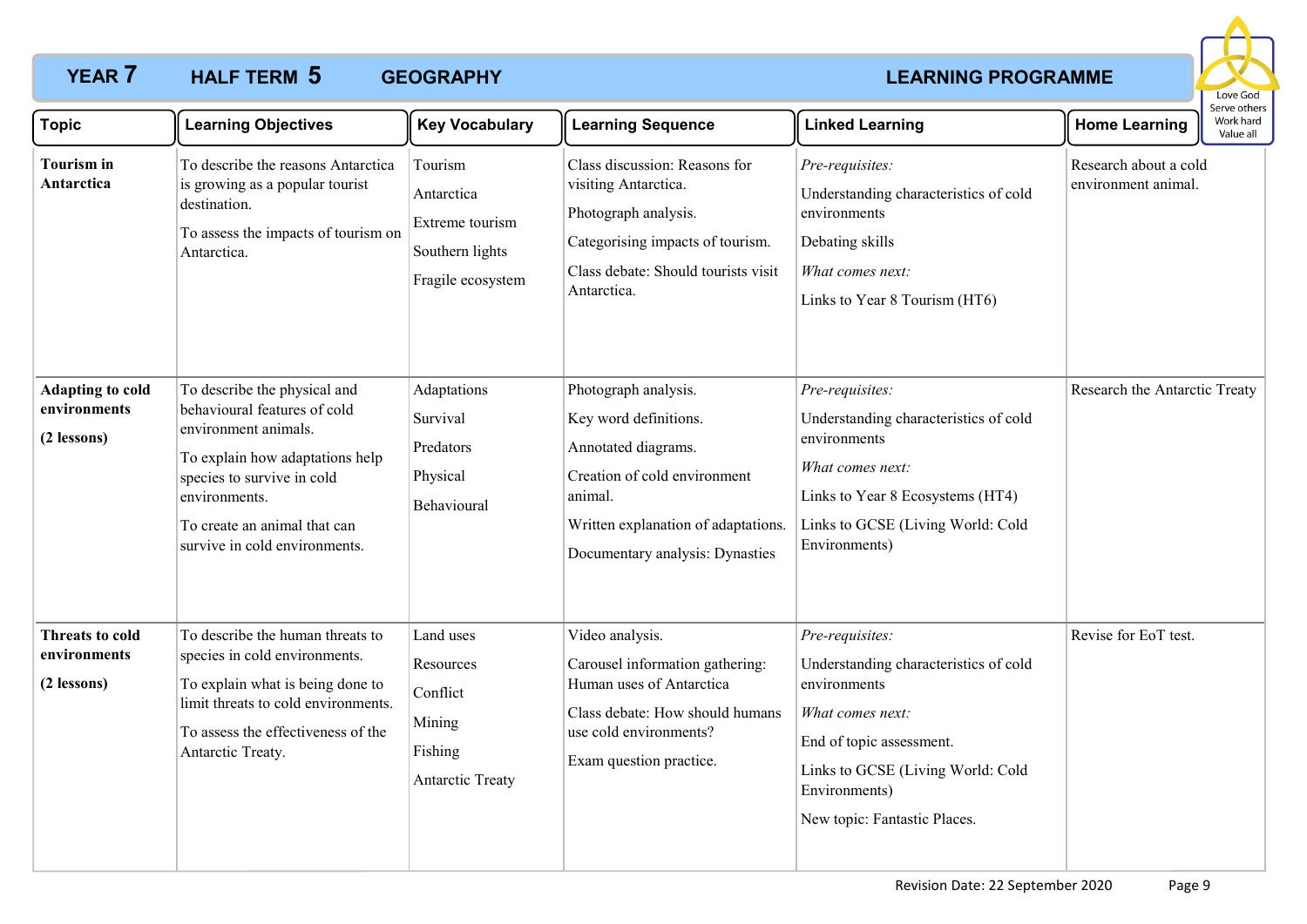# **YEAR 7 HALF TERM 6 GEOGRAPHY CONSERVANT CONSERVATION CONSERVATION CONSERVATION CONSERVATION CONSERVATION HALF TERM GEOGRAPHY 6**



| <b>Topic</b>                                                                                 | <b>Learning Objectives</b>                                                                                                                                                                                                                                                                                                                                                                                                                        | <b>Key Vocabulary</b>                                                                                            | <b>Learning Sequence</b>                                                                                                                                                                                                                                                                                                                                                                                                                                     | <b>Linked Learning</b>                                                                                                                                                                                                                                                                                                                                     | <b>Home Learning</b>                                                                                                             | serve others<br>Work hard<br>Value all |
|----------------------------------------------------------------------------------------------|---------------------------------------------------------------------------------------------------------------------------------------------------------------------------------------------------------------------------------------------------------------------------------------------------------------------------------------------------------------------------------------------------------------------------------------------------|------------------------------------------------------------------------------------------------------------------|--------------------------------------------------------------------------------------------------------------------------------------------------------------------------------------------------------------------------------------------------------------------------------------------------------------------------------------------------------------------------------------------------------------------------------------------------------------|------------------------------------------------------------------------------------------------------------------------------------------------------------------------------------------------------------------------------------------------------------------------------------------------------------------------------------------------------------|----------------------------------------------------------------------------------------------------------------------------------|----------------------------------------|
| Dubai: The<br>impossible city<br>(2 lessons)<br>Australia's<br>amazing physical<br>Geography | To explain how and why Dubai has<br>grown over the last 60 years.<br>To describe the characteristics of<br>Dubai's economy and culture.<br>To evaluate the issues facing<br>Dubai's future development.<br>To describe the human and physical Great Barrier Reef<br>features of Australia.<br>To summarise the main natural<br>tourists attractions in Australia.<br>To explain how some of Australia's<br>main physical features were<br>formed. | Dubai<br>Middle East<br>Oil<br>Development<br>Religion<br>Tourism<br>Economy<br>Uluru<br>Ayres Rock<br>Tourism   | Photograph analysis: Dubai over<br>time.<br>Video analysis: Change in Dubai's<br>landscape.<br>Written explanation of Dubai's<br>growth.<br>Carousel: Tourist attractions in<br>Dubai.<br>Diamond 9: Key issues for Dubai's<br>future.<br>Mapping activity: Australia's main<br>human and physical features.<br>Information gathering activity:<br>Australia's main tourist attractions.<br>Creation of tourist advert for<br>Austalia's physical landmarks. | Pre-requisites:<br>World map knowledge (HT1)<br>What comes next:<br>Australia's human and physical features<br>Links to Year 9 Development (HT3)<br>Links to Year 8 Tourism (HT6)<br>Pre-requisites:<br>World map knowledge (HT1)<br>Tourism (Cold Environments, HT5)<br>What comes next:<br>Mount Everest: World's Highest Point<br>Tourism (Year 8, HT6) | Design a new luxury hotel<br>building for Dubai.<br>Research the cost, travel and<br>arrangements of hiking up<br>Mount Everest. |                                        |
| <b>Mount Everest:</b><br>The World's<br>highest point                                        | To describe the physical features<br>and creation of Mount Everest.<br>To explain the risks of climbing<br>Mount Everest.                                                                                                                                                                                                                                                                                                                         | Mountain range<br><b>Tectonic Plates</b><br>Asia<br><b>Collision Boundary</b><br>Avalanche<br>Nepal<br>Himalayas | Mapping activity: Location of<br>Everest<br>Annotated diagram of plate<br>boundary.<br>Information gathering: Hiking in<br>Everest<br>Creation of a Mount Everest trek<br>risk assessment.                                                                                                                                                                                                                                                                   | Pre-requisites:<br>Human/physical Geography knowledge<br>(HT1)<br>World map knowledge (HT1)<br>What comes next:<br>Links to Tectonics (Year 9, HT2)<br>North Korea: A country of secrets                                                                                                                                                                   | Find 5 facts about North<br>Korea.                                                                                               |                                        |